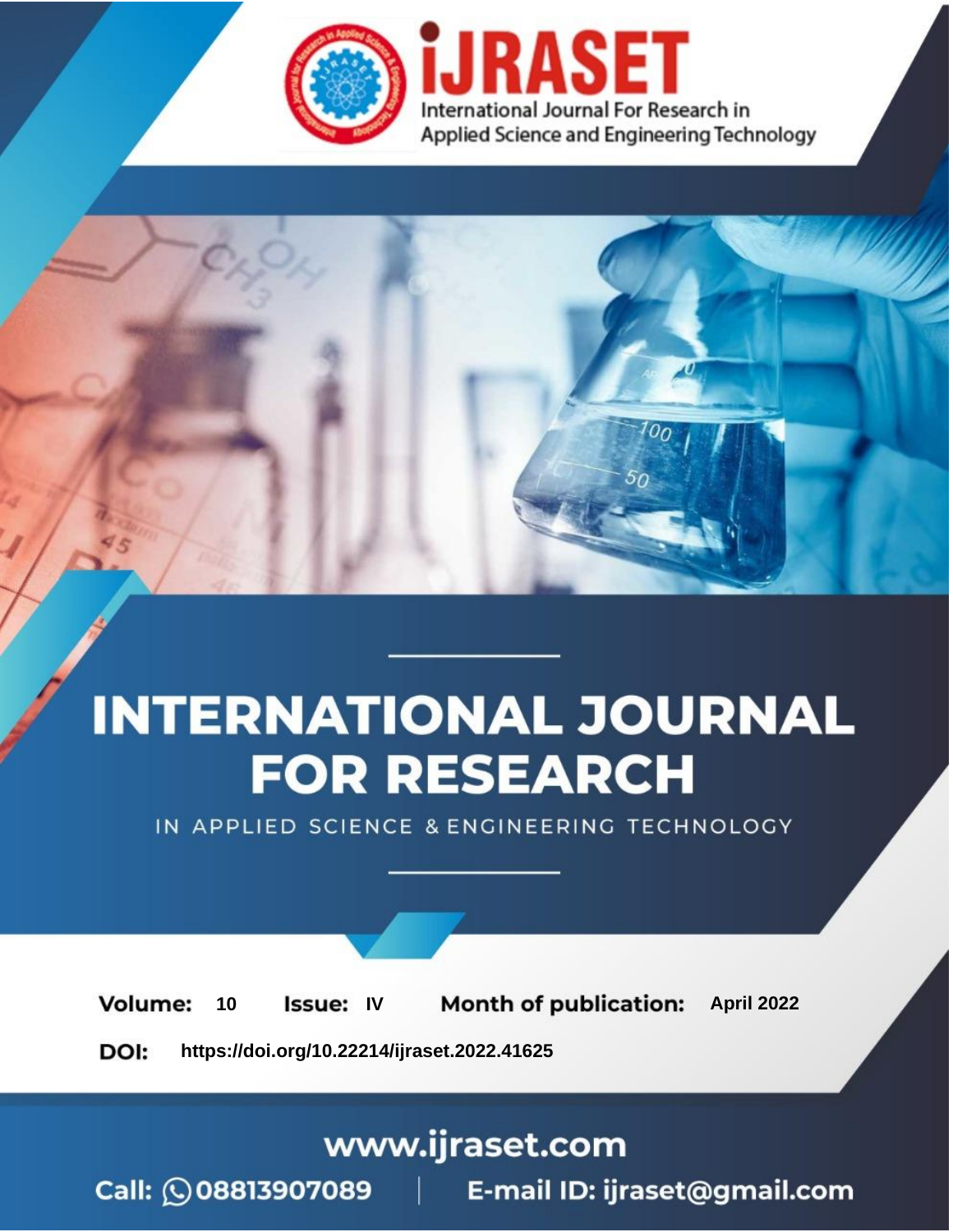

### **Hand Sign Recognition for Medical Field Genesis**

Dr. Uttara Gogate<sup>1</sup>, Vahaz Kazi<sup>2</sup>, Aakash Jadhav<sup>3</sup>, Tirthesh Bari<sup>4</sup> *<sup>1</sup>Associate Professor, Computer Engineering Department, SSJCOE, Maharashtra 2, 3, 4Student, Computer Engineering Department, SSJCOE, Maharashtra*

*Abstract: Inability to talk is taken into account to be true incapacity. folks with this incapacity use totally different modes to speak with others, there are variety of strategies accessible for his or her communication one such common methodology of communication is language.* 

*Developing language application for speech impaired folks is vital, as they'll be ready to communicate simply with even people who don't perceive language.* 

*Our project aims at taking the fundamental step in bridging the communication gap between traditional folks, deaf and dumb folk's victimization language. the most focus of this work is to form a vision-based system to spot language gestures in real-time. Not solely that, however our project conjointly aims to focus on the audience or the users with very little or no data regarding any language.* 

*The project can aim to be helpful for each the traditional yet because the person with speaking or hearing incapacity. Although, the scope of the project shall be on the far side the compatibility, still it's herewith tried to usher in the module or a locality of the appliance for the speech impaired person. Future scope of the project aims to develop the appliance to assist person with all ability.*

*Keywords: Hand Sign Recognition, American-Sign-Language, Yolo, Object Detection, Gesture to Speech, CNN, Machine Learning.*

#### **I. INTRODUCTION**

Since ages, the civilization has noticed the chromosomal mutation in numerous completely different means. Let that be the mutation resulting in impairment in speech, hearing, or travel. This creates an enormous distinction within the society, like to be able to work with the traditional individuals, communicate with them, etc. analysis conducted shows that, an enormous portion of the worldwide population has the lack of speaking either partly or utterly. To tackle this drawback of communication gap, linguistic communication was fictitious. linguistic communication is that the most natural and communicative means for the speech impaired individuals.

During medical treatment patients are exposed to high amount of anesthesia, due to this reason most of the times patients are unable to explain what issues they are facing regarding their health. So, with the help of hand sign recognition patient can elaborate or communicate with doctor. Sign Languages vary supported location, with one amongst the foremost common ones being yankee linguistic communication (ASL) and British linguistic communication (BSL)[2]. People, United Nations agency don't seem to be deaf, ne'er try and learn the linguistic communication for interacting with the deaf individuals. This ends up in isolation of the deaf individuals. therefore, to cut back the communication gap, the analysis within the field of gesture to speech (G2S) system becomes additional vital. to attain the task of gesture recognition in video pictures, image process and machine learning techniques are involved [6]. In recent years several researchers targeted available gesture detection and developed several techniques and solutions. The various project provides associate degree economical application that solves the matter to some extent. The software package is associate degree application that helps in economical communication between the speech impaired individuals and traditional individuals. The project consists of a central repository containing yankee linguistic communication (ASL) interpretations offered in conjunction with associated details. These details embrace linguistic communication hand implications, their associated meanings and their uses. These details facilitate in manipulating the message that's required to be passed on. The project is associate degree application code that converts the message to be passed on from the hand language i.e., Gesture to Speech (G2S). Moreover, the applying may be developed to perform the vice-versa i.e., Speech to Gesture(S2G). the applying runs in real time therefore on build it additional user friendly and additional usable.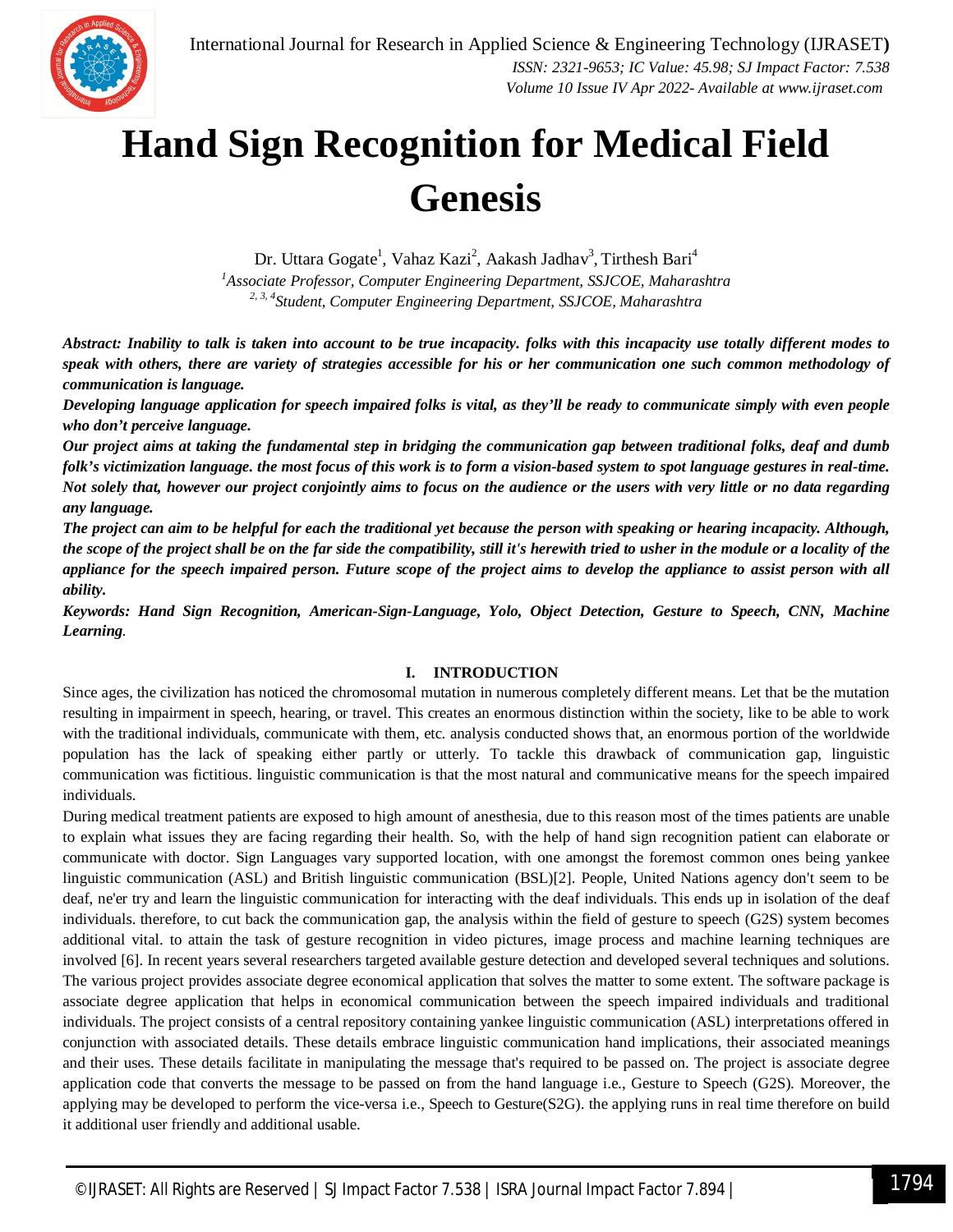

#### **II. LITERATURE SURVEY**

| Paper topic                                             | Methodology                           | Review                                                                      | Limitation                          |
|---------------------------------------------------------|---------------------------------------|-----------------------------------------------------------------------------|-------------------------------------|
| <b>Real-Time Hand Gesture</b>                           | YOLOv3 (You Only Look                 | Lightweight model based on YOLOv3 and                                       | Data set in YOLO format             |
| Recognition Based on Deep                               | Once) Algorithm.                      | DarkNet-53                                                                  | High computational power            |
| Learning YOLOv3 Model <sup>[1]</sup>                    |                                       | Gesture recognition without additional                                      | <b>YOLO</b> Lite                    |
|                                                         |                                       | preprocessing, image filtering, and                                         |                                     |
|                                                         |                                       | enhancement of images.                                                      |                                     |
|                                                         |                                       | High accuracy in real-time                                                  |                                     |
| Sign Language to Speech                                 | <b>Convolutional Neural Network</b>   | Gesture-to-Text and then Text-to-Speech                                     | No real-time implementation done.   |
| Translation <sup>[2]</sup>                              | Text-to-Speech Translator             | approach                                                                    | Accuracy is less.                   |
|                                                         |                                       | Simple implementation                                                       |                                     |
| Deep Learning-Based                                     | 3DCNN Algorithm                       | Hand segmentation based on the openpose                                     | Complex implementation              |
| Approach for Sign Language                              | MLP concept                           | framework                                                                   | No user interface                   |
| Gesture Recognition With                                |                                       | Optimizing the level of C3D architecture for                                | No Real-time implementation done.   |
| <b>Efficient Hand Gesture</b>                           |                                       | <b>HGR</b>                                                                  |                                     |
| Representation <sup>[3]</sup>                           |                                       |                                                                             |                                     |
| Real-time Hand Gesture                                  | Used web cam.                         | Accuracy is very high.                                                      | Made using MATLAB.                  |
| Communication System in                                 | 32 binary number combination          | Flexible modification according to user                                     | No use of AI / ML.                  |
| Hindi for Speech and Hearing<br>Impaired <sup>[4]</sup> | used for recognition.                 | needs.                                                                      | Not universal language.             |
|                                                         | YCbCr and Canny Edge<br>modules used. |                                                                             |                                     |
| Research on the Hand Gesture                            | Camshift Algorithm used for           |                                                                             | Unable to obtain 3d information.    |
| Recognition Based on Deep                               | gesture tracking.                     | Accuracy is medium up to 98%.<br>Rotational hand gestures are also covered. | Requires proper background          |
| Learning <sup>[5]</sup>                                 | LeNet-5 network to recognize          | Increased iteration decreases loss curve.                                   | lightening                          |
|                                                         | hand gestures.                        |                                                                             |                                     |
|                                                         | AdaBoost classifier used for          |                                                                             |                                     |
|                                                         | strong learning algorithm.            |                                                                             |                                     |
| Real – time Two Hand Gesture                            | Gesture recognition system            | Provides good results for recognizing gesture                               | Requires lots of process to segment |
| Recognition with                                        | using Hidden Markov Models            | in real-time.                                                               | the required image.                 |
| Condensation and Hidden                                 | (HMM).                                | Multiple hand gestures can be recognized.                                   | Currently not optimized for sign    |
| Markov Models <sup>[6]</sup>                            | AdaBoost classifier used for          |                                                                             | language detection.                 |
|                                                         | strong learning algorithm.            |                                                                             | Only used for normal regular        |
|                                                         | Baum-Welch algorithm is               |                                                                             | gestures                            |
|                                                         | used to training for initialized      |                                                                             |                                     |
|                                                         | <b>HMM</b>                            |                                                                             |                                     |
| <b>Combining Hand Detection</b>                         | Classical computer vision             | it's possible to efficiently use computing                                  | Processing time is increased        |
| and Gesture Recognition                                 | algorithms are used                   | resources depending on the context                                          | significantly as compared to other  |
| Algorithms for Minimizing                               | Skeleton model is used for            | Expected performance increase can be                                        | previous models.                    |
| Computational Cost <sup>[7]</sup>                       | static gesture's recognizer           | calculated in advance by the formula.                                       | Prediction accuracy is decreased    |
|                                                         | combination of gesture                |                                                                             | slightly.                           |
|                                                         | recognition and hand detection.       |                                                                             |                                     |
| Messaging and Video Calling                             | <b>Dataset Preparation</b>            | Average Time of YOLO v4 is remarkably                                       | In a vision-based approach CNN      |
| Application for Specially                               | Convert color images to               | less                                                                        | works better.                       |
| Abled people using Hand                                 | grayscale                             | the scope can be extended for blind people                                  |                                     |
| Gesture Recognition <sup>[8]</sup>                      | Region-based Convolutional            | also.                                                                       |                                     |
|                                                         | Neural Network                        |                                                                             |                                     |
| Real-Time Recognition of Sign                           | Preprocessing and Feature             | An accuracy of 100% has been recorded                                       | The accuracy of the system is low   |
| Language Gestures and Air-                              | <b>Extraction using Normalization</b> | using SVM classifier.                                                       | because it has been tested with a   |
| Writing using Leap Motion <sup>[9]</sup>                | <b>Initial Classification Using</b>   | An overall accuracy of 63.57% has been                                      | lexicon free approach.              |
|                                                         | <b>SVM</b>                            | recorded                                                                    |                                     |
|                                                         | BLSTM-NN classifier-based             |                                                                             |                                     |
|                                                         | Gesture Recognition                   |                                                                             |                                     |

Table I. Literature Survey

Hence, from the literature survey we can infer that for the project it would be a feasible option to convert the image to Grayscale from RGB. Along with that it can also be concluded that using CNN would help to increase the efficiency in real-time. Using any hardware to detect the gestures can make the system complex and not user-friendly. In order to make system more efficient and sustainable, it is feasible to use the hand gestures using normal convections.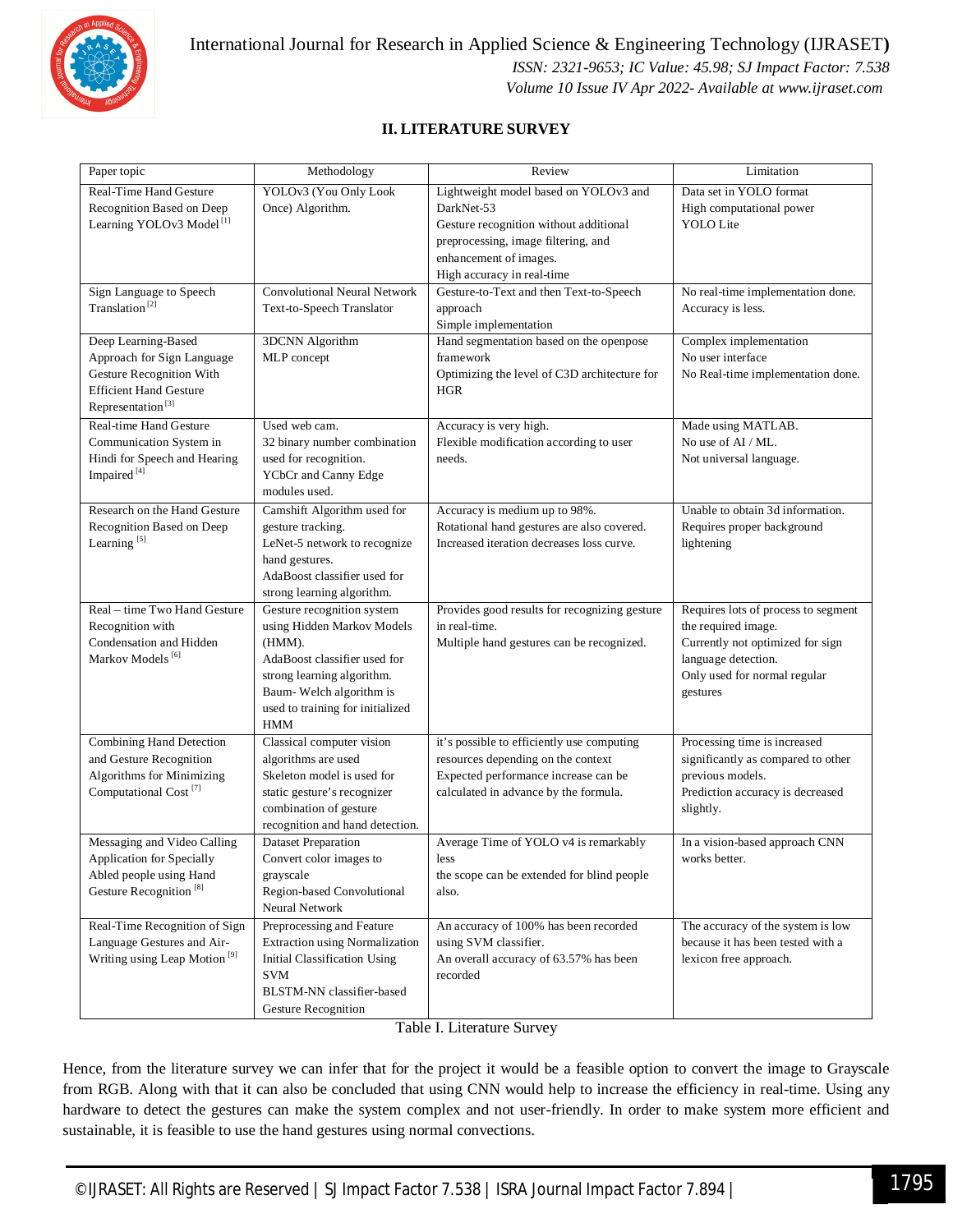

International Journal for Research in Applied Science & Engineering Technology (IJRASET**)**

 *ISSN: 2321-9653; IC Value: 45.98; SJ Impact Factor: 7.538 Volume 10 Issue IV Apr 2022- Available at www.ijraset.com*

#### **III. PROBLEM STATEMENT**

As we know some people unfortunately, accidently or by birth bear some vocal issues due to which communicating with normal people becomes a difficult problem for them. Hence, communicating with the normal person only takes place via hand gestures. As of today, one third of the world's population uses ASL i.e., American Sign Language while communicating with the speech impaired person. But not everyone is aware about the gestures of the alphabet in ASL. Due to which communicating becomes a difficult task for the common person. Not only that, but also it becomes relevantly difficult for the impaired person to make the normal person understand his point of view. This creates a hole in communication. Hence, we need to develop a solution for the problem being a communication gap, so as to make communication easier for both the impaired as well as normal people. Such solution shall help them to stand and be heard in the crowd. Hence, the problem statement is developed, to bridge the communication gap created. It aims to make the person with no understanding of ASL to be able to recognize/rectify the impaired person's point of view. It also aims to provide a system that is user friendly, and ease the communication, along with that works in real time.

#### **IV. PROPOSED SYSTEM**

Based on the higher than survey we've got shortlisted to figure on YOLO Machine learning algorithmic rule. There are unit totally different versions of yolo model accessible to figure with and in keeping with the survey, system can sway work with efficiency with YOLO Version three.0. YOLO could be a Convolutional Neural Network (CNN) for acting object detection in period. CNNs area unit classifier-based systems that may method input pictures as structured arrays of information and establish patterns between them. YOLO has the advantage of being abundant quicker than alternative networks and still maintains accuracy. It permits the model to appear at the total image at check time, thus its predictions area unit hip by the worldwide context within the image. YOLO and alternative convolutional neural network algorithms "score" regions supported their similarities to predefined categories. The planned system can have twenty-six categories for every alphabet within the English. The dataset needed for the YOLO-V3 implementation is meant to be in YOLO format. Hence, the pictures that area unit used for coaching and testing of the model.

The most salient feature of v3 is that it makes detections at 3 totally different scales. YOLO may be a totally convolutional network and its ultimate output is generated by applying a one x one kernel on a feature map. In YOLO v3, the detection is completed by applying one x one detection kernels on feature maps of 3 {different|totally totally different|completely different} sizes at 3 different places within the network. The shape of the detection kernel is one x 1 x (B x  $(5+C)$ ). Here B is that the variety of bounding boxes a cell on the feature map will predict, "5" is for the four bounding box attributes and one object confidence, and C is that the variety of categories. In YOLO v3 trained on coconut palm,  $B =$  three and  $C =$  eighty, therefore the kernel size is one x one x 255. The feature map created by this kernel has identical height and breadth of the previous feature map, and has detection attributes on the depth as represented on top of. YOLO v3 makes prediction at 3 scales, that area unit exactly given by down sampling the scale of the input image by thirty-two, sixteen and eight severally. The 82nd layer created the first detection. For the primary eighty-one layers, the image is down sampled by the network, specified the 81st layer contains a stride of thirty-two. If we've a picture of 416 x 416, the resultant feature map would be of size thirteen x thirteen. One detection is created here mistreatment the one x one detection kernel, giving North American country a detection feature map of thirteen x thirteen x 255. Then, the feature map from layer seventy-nine is subjected to some convolutional layers before being up sampled by 2x to dimensions of twenty-six x twentysix. This feature map is then depth concatenated with the feature map from layer sixty-one. Then the combined feature maps are once more subjecte3d someone x one convolutional layers to fuse the options from the sooner layer (61). Then, the second detection is created by the 94th layer, yielding a detection feature map of twenty-six x twenty-six x 255. A similar procedure is followed once more, wherever the feature map from layer ninety-one is subjected to few convolutional layers before being depth concatenated with a feature map from layer thirty-six. Like before, someone x one convolutional layers follow to fuse the data from the previous layer (36). we tend to build the ultimate of the three at 106th layer, yielding feature map of size fifty-two x fifty-two x 255. YOLO v3 area unit currently expected through provision regression. YOLO v3 performs at par with different state of art detectors like RetinaNet, whereas being significantly quicker, at COCO mAP fifty benchmark

#### **V. CONCLUSION**

This application can be developed using the CNN model successfully and was tested successfully by taking few test cases. It is user friendly and has required options, which can be used by user to perform the speech conversion via gesture. According to the result analysis the current model works properly and has achieved the goal of getting 95% accuracy within the desired format. We have implemented various best practices to create and train our model.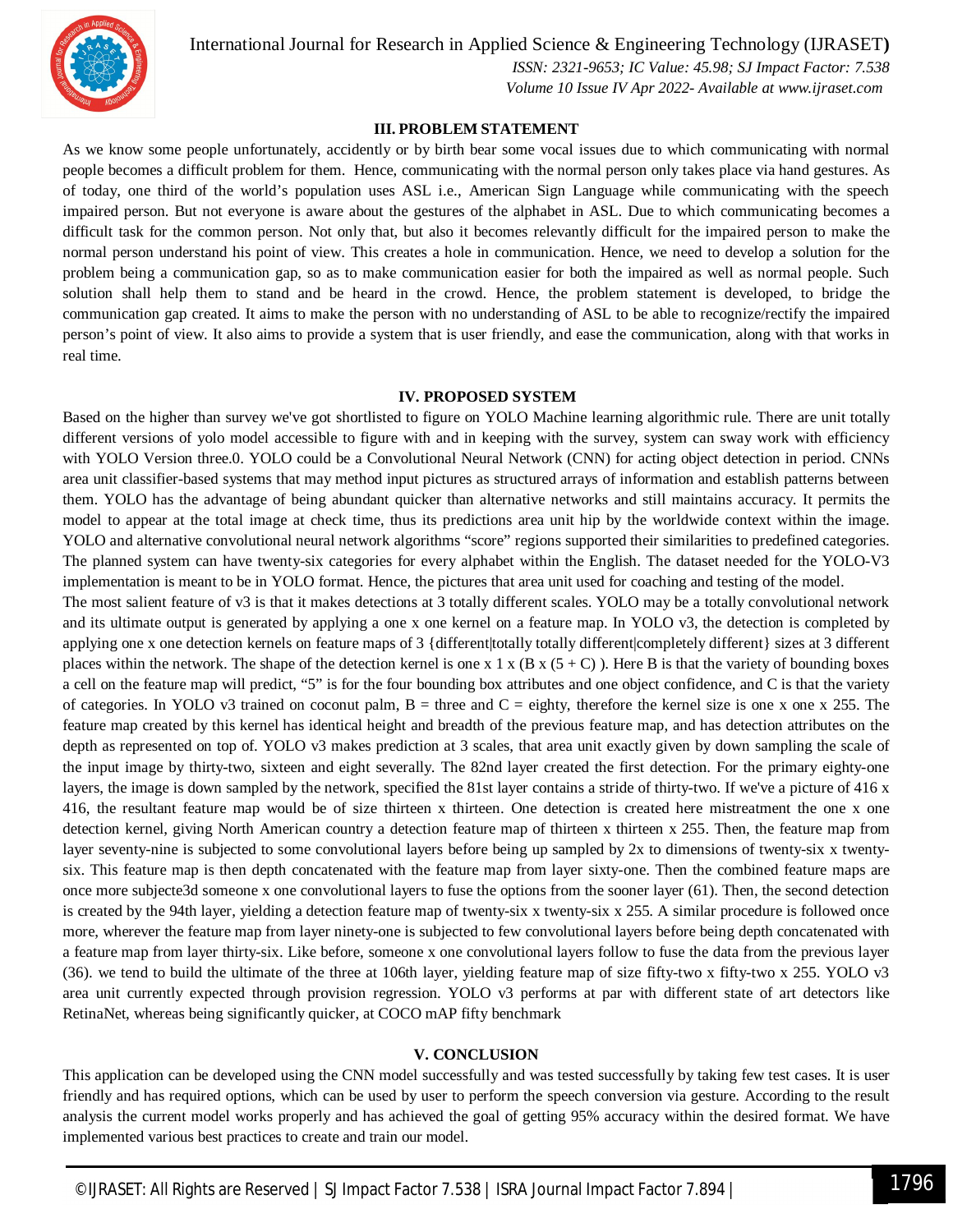

International Journal for Research in Applied Science & Engineering Technology (IJRASET**)**  *ISSN: 2321-9653; IC Value: 45.98; SJ Impact Factor: 7.538*

 *Volume 10 Issue IV Apr 2022- Available at www.ijraset.com*

Throughout the development of the model, we have learned various best practices and architecture patterns being used in industry today. Using YOLOV3 will prove to be more efficient in terms of results and accuracy. Optimum utilization of resources will be done. Efficient management of records can be achieved. Simplification of Operations as the process follows simple convention and flow. Less processing time and ease of getting required information. Usefulness and correctness of the system provides better user experience.

#### **REFERENCES**

- [1] Abdullah Mujahid, Mazhar Javed Awan, Awais Yasin, Mazin Abed Mohammed, Robertas Damaševiˇcius, Rytis Maskeliunas and Karrar Hameed Abdulkareem, Real-Time Hand Gesture Recognition Based on Deep Learning YOLOv3 Model, Appl. Sci. 2021.
- [2] Aishwarya Sharma, Dr. Siba Panda, Prof. Saurav Verma, Sign Language to Speech Translation, ICCCNT 2020.
- [3] MUNEER AL-HAMMADI, GHULAM MUHAMMAD, WADOOD ABDUL, MANSOUR ALSULAIMAN, MOHAMMED A. BENCHERIF, TAREQ S. ALRAYES, HASSAN MATHKOU, AND MOHAMED AMINE MEKHTICHE, Deep Learning-Based Approach for Sign Language Gesture Recognition With Efficient Hand Gesture Representation, IEEE Access 2020
- [4] Shilpa Chaman, Dylan D'souza, Benz D'mello, Karan Bhavsar ,Jolton D'souza, Real-time Hand Gesture Communication System in Hindi for Speech and Hearing Impaired, ICICCS 2018.
- [5] Jing-Hao Sun, Jia-Kui Yang, Ting-Ting Ji, Guang-Rong JI, Shu-Bin Zhang, Research on the Hand Gesture Recognition Based on Deep Learning, IEEE 2018.
- [6] Tanatcha Chaikhumpha, Phattanaphong Chomphuwiset, Real time Two Hand Gesture Recognition with Condensation and Hidden Markov Models, IEEE 2018.
- [7] Roman Golovanov, Dmitry Vorotnev, Darina Kalina, Combining Hand Detection and Gesture Recognition Algorithms for Minimizing Computational Cost, IEEE XPLORE 2020.
- [8] Rachana R. Chhajed, Komal P. Parma, Manvi D. Pandya, Neha G. Jaju, Messaging and Video Calling Application for Specially Abled people using Hand Gesture Recognition, I2CT 2021
- [9] Pradeep Kumar and Rajkumar Saini, Santosh Kumar Behera and Debi Prosad Dogra, Partha Pratim Roy, Real-Time Recognition of Sign Language Gestures and Air-Writing using Leap Motion, IAPR CONFERENCE 2017